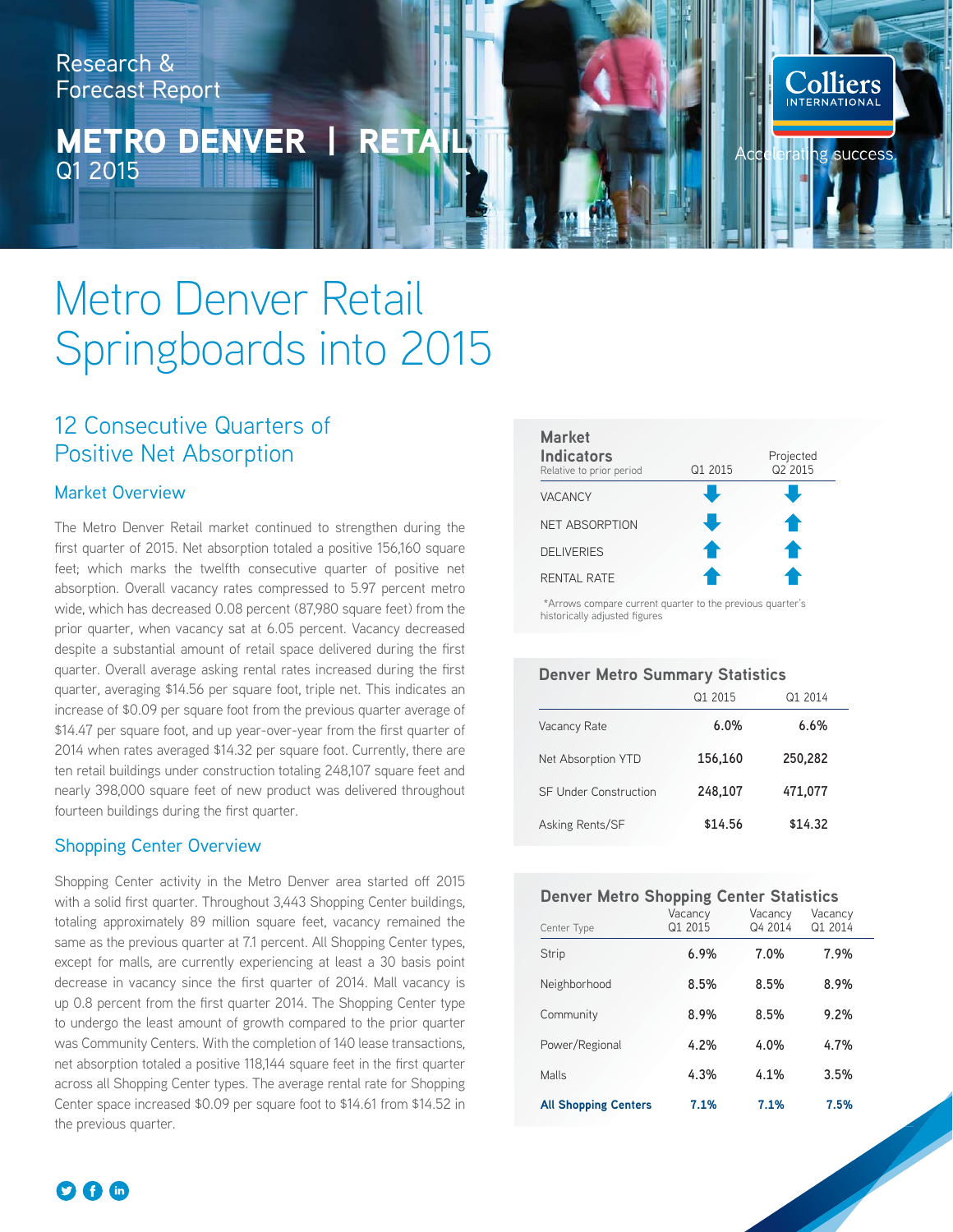## New Openings, Relocations, Expansions and Closures

#### SmashBurger to Open 75-80 New Stores in 2015

The Denver-based fast casual chain, SmashBurger, recently announced the company plans to open 75 to 80 restaurants in 2015. SmashBurger opened their first restaurant eight years ago in Denver on South Colorado Boulevard and Mississippi Avenue. The restaurant chain now has 26 locations in Colorado and 315 total units nationwide.

## Michael's to Open in Highlands Ranch

Michael's arts and crafts store has leased the former Tattered Cover book store space at the Highlands Ranch Town Center. Tattered Cover is vacating the 21,754-square-foot space to relocate to a smaller 8,005-square-foot space in the Aspen Grove Shopping Center (located at 7301 South Santa Fe Drive in Littleton, CO). Michael's has a store in that center but has made no announcement in regard to the store's future.

## Christy Sports to Open 34,000-Square-Foot Littleton **Store**

Christy Sports, the Colorado-based company, will be opening a 34,000-squarefoot superstore at 8601 West Cross Drive in Littleton, CO. Along with this new store opening, Christy Sports also plans to close two existing stores: a 6,000-square-foot store at South Holly Street and East Orchard Road, and the 8,000-square-foot store located at West Bowles Avenue and South Wadsworth Boulevard.

## Starbucks Reveals 11,000 Store Growth Plan

Starbucks Coffee Company plans to roll out more than 11,000 stores globally within the next five years. The Seattle-based company stated that 3,500 of these 11,000 new units will be located across the Americas. Additionally, at the company's annual shareholders meeting, Starbucks announced they plan to expand their "express" concept (take-away only, no sit down component).

## Walgreens to Shutter 200 Stores

The company announced that 200 U.S. Walgreens stores will be closed over the next three years. Walgreens has yet to release what stores will be closed. According to Walgreens Annual Report, the company had 160 total stores in Colorado as of August 31, 2014.

## Breweries Opening in Denver Suburbs

There are approximately 50 breweries in the City of Denver and more opening consistently. Breweries are also starting to expand outside of the Denver city limits; many are beginning to look into the suburbs. According to Denver Westword, the following six breweries are opening in the suburbs by the end of 2015:

- 1. Barnett & Sons Brewing in Parker
- 2. Boggy Draw Brewery in Sheridan
- 3. Freedom Brewing in Centennial
- 4. Halfpenny Brewing in Centennial
- 5. Westfax Brewing in Lakewood
- 6. Launch Pad Brewery in Aurora







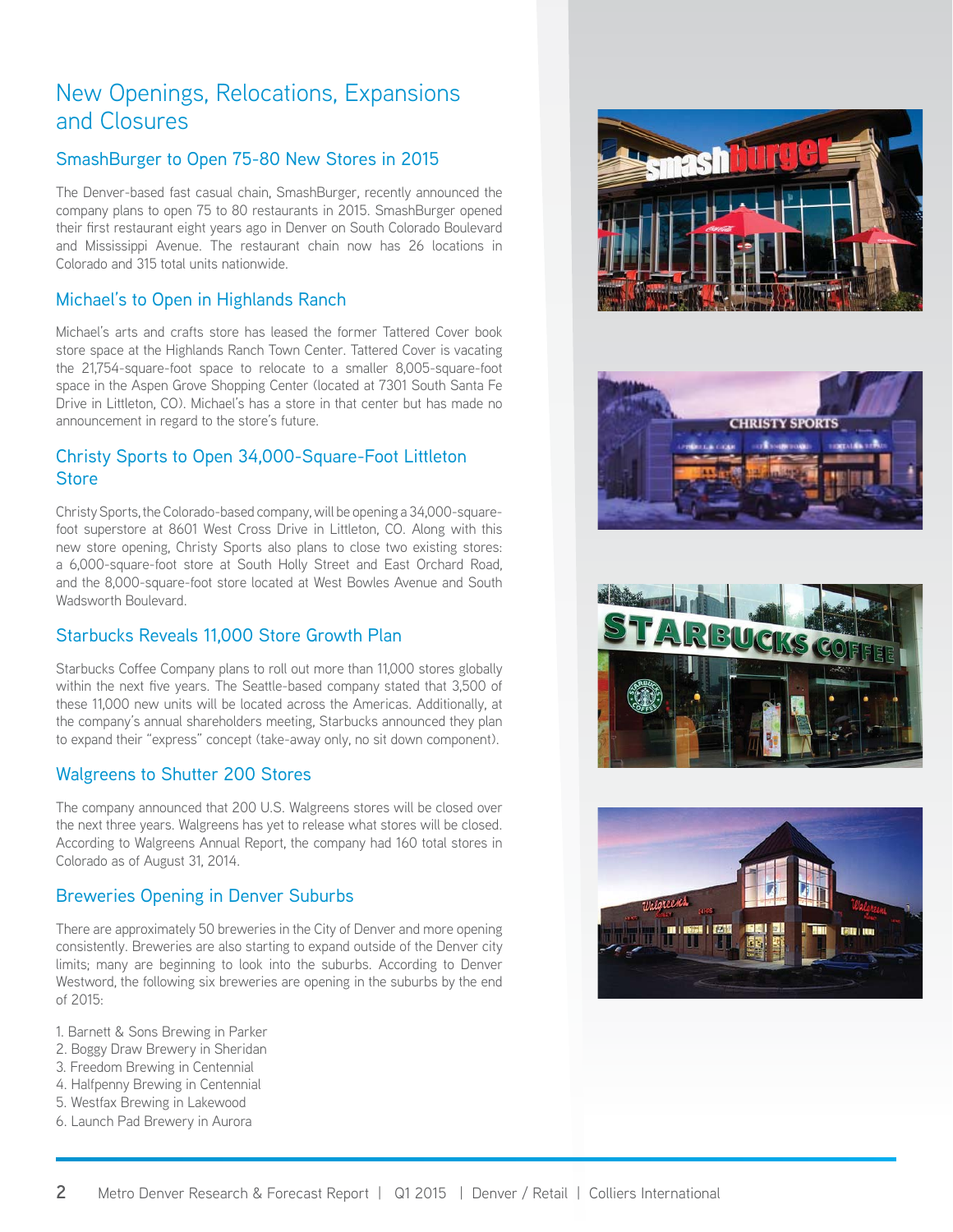







## Mergers and Bankruptcies

## Staples to Acquire Office Depot

Staples proposed a cash/stock acquisition of Office Depot for \$6.3 billion. After the deal has been completed, the two office supply giants will combine for a total of 4,020 total stores and \$39 billion in annual sales. The deal is expected to close by the end of the calendar year 2015. The acquisition is still pending approval from the Federal Trade Commission. Analysts expect the merger to result in 400 national store closures. In Colorado, two Office Depots have recently closed. These office supply stores were located at 2251 Ken Pratt Boulevard in Longmont and 1880 30th Street in Boulder.

## Standard General Buys 1,743 RadioShack Stores

An affiliate of Standard General, General Wireless, has acquired the remaining 1,743 RadioShack stores that survived the company's recent bankruptcy. General Wireless has a partnership with Sprint Wireless and plans on cobranding 1,440 of the purchased RadioShack locations with Sprint. The remaining stores will operate as RadioShack to sell electronics, prepaid phones and cell phone service. A representative for the company said the new RadioShack is geared to be the, "convenience store for electronics".

## Development News

## Union Station Projects Begin Construction

Two Union Station projects broke ground at the end of the first quarter. Union Tower West began construction on the last day of the quarter and is slated for completion by December, 2016. Union Tower West will include the 180-room Hotel Indigo, 100,000 square feet of office space and 10,000 square feet of retail space. Additionally, construction is underway on the 640-unit apartment building referred to as 17W. The developer announced in the third quarter of 2014 that Whole Foods will occupy 56,000 of the 70,000 square feet of total retail space. Delivery for 17W is anticipated by late 2016.

## Boulevard One Development

Boulevard One is an 18-acre development that is designed to bring 120 single family homes, 230 row homes, 450 apartments and 200,000 square feet of office and retail space to the former Lowry Air Force Base site. In the first quarter, the Lowry Redevelopment Authority filed a rezoning application to proceed with the development.

## City of Glendale Announces \$175 Million Dollar Project

Glendale revealed the long-awaited 42-acre dining and entertainment district on April 6, 2015. The development has been renamed Glendale 180 (previously known as the Glendale Riverwalk). Glendale 180 calls for approximately 300,000 square feet of retail and entertainment space. The project is expected to break ground in fall of 2015 and is scheduled for completion in fall of 2017.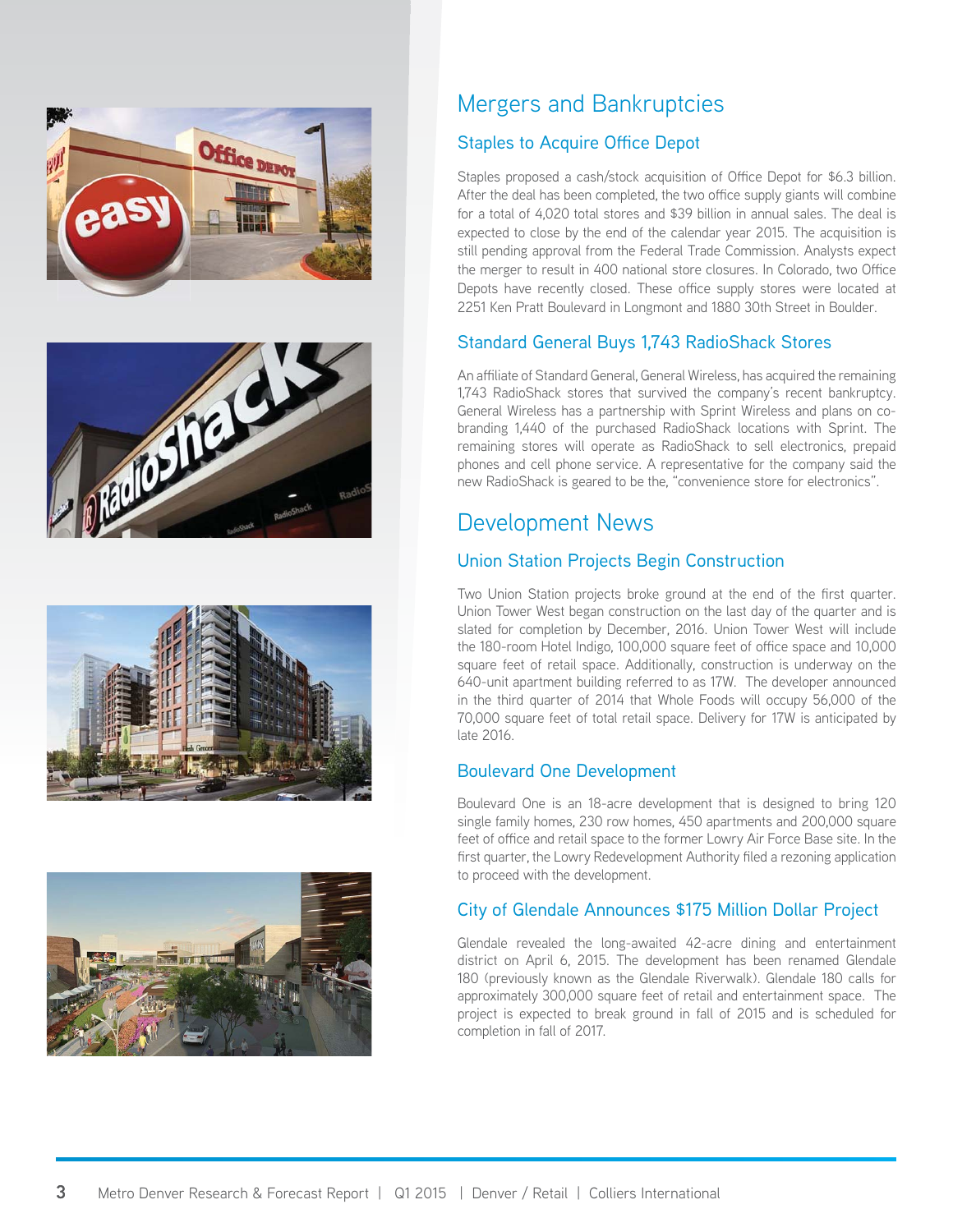## Denver Retail Market Q4 2014 – Q1 2015



## 2015 Notable Transactions

| <b>Retail - Denver - Sales Activity</b> |                       |                    |                |                  |                                                                          |                                       |             |  |
|-----------------------------------------|-----------------------|--------------------|----------------|------------------|--------------------------------------------------------------------------|---------------------------------------|-------------|--|
| <b>PROPERTY</b>                         | <b>SUBMARKET</b>      | <b>SALES PRICE</b> | <b>SIZE SF</b> | <b>PRICE PSF</b> | <b>BUYER</b>                                                             | <b>SELLER</b>                         | <b>DATE</b> |  |
| Quebec Square                           | Central               | \$52,250,000       | 207.561        | \$251,73         | Inland American<br>Real Estate Trust, Inc.                               | Carolyn Homer<br>Irrevocable<br>Trust | 1/9/2015    |  |
| The Village at Castle Pines             | Southeast<br>Outlying | \$19,250,000       | 108,588        | \$177.28         | <b>JDI Realty</b>                                                        | Sidford Capital,<br>LL C              | 1/7/2015    |  |
| Marston Park Plaza                      | Southwest             | \$17,485,000       | 101,590        | \$172.11         | One Liberty Properties,<br>Inc. & Miller Real Estate<br>Investments. LLC | Holzer Family<br>2004 Trust           | 2/25/2015   |  |

| Retail - Denver - Leasing Activity |                  |                  |                   |                    |  |  |
|------------------------------------|------------------|------------------|-------------------|--------------------|--|--|
| <b>PROPERTY</b>                    | <b>SUBMARKET</b> | <b>LEASED SF</b> | <b>LEASE TYPE</b> | <b>TENANT NAME</b> |  |  |
| 1415 Park Ave W                    | Central          | 23.950           | <b>New</b>        | Thrive             |  |  |
| Applewood Shopping Center          | West             | 10.000           | New               | Cradle to Crayons  |  |  |
| Lakewood City Commons              | West             | 9.976            | <b>New</b>        | Mattress Firm      |  |  |

| Retail - Denver - Triple Net Investment |                  |                    |                |                  |                 |                     |                   |             |
|-----------------------------------------|------------------|--------------------|----------------|------------------|-----------------|---------------------|-------------------|-------------|
| <b>PROPERTY</b>                         | <b>SUBMARKET</b> | <b>SALES PRICE</b> | <b>SIZE SF</b> | <b>PRICE PSF</b> | <b>CAP RATE</b> | <b>BUYER</b>        | <b>SELLER</b>     | <b>DATE</b> |
| Fidelity Investments                    | South            | \$4,320,000        | 7.000          | \$617.14         | 5.25%           | Pepper Living Trust | Mazur Realty      | 2/6/2015    |
| <b>Family Dollar</b>                    | Aurora           | \$1,628,357        | 7.896          | \$206.23         | 7.00%           | Thomas R White      | Warren Thomas     | 2/4/2015    |
| Denver Gym & Fitness                    | Northeast        | \$1,550,000        | 6,600          | \$234.85         | 6.42%           | Johnson Estates Llc | Little Insaf, LLC | 2/26/2015   |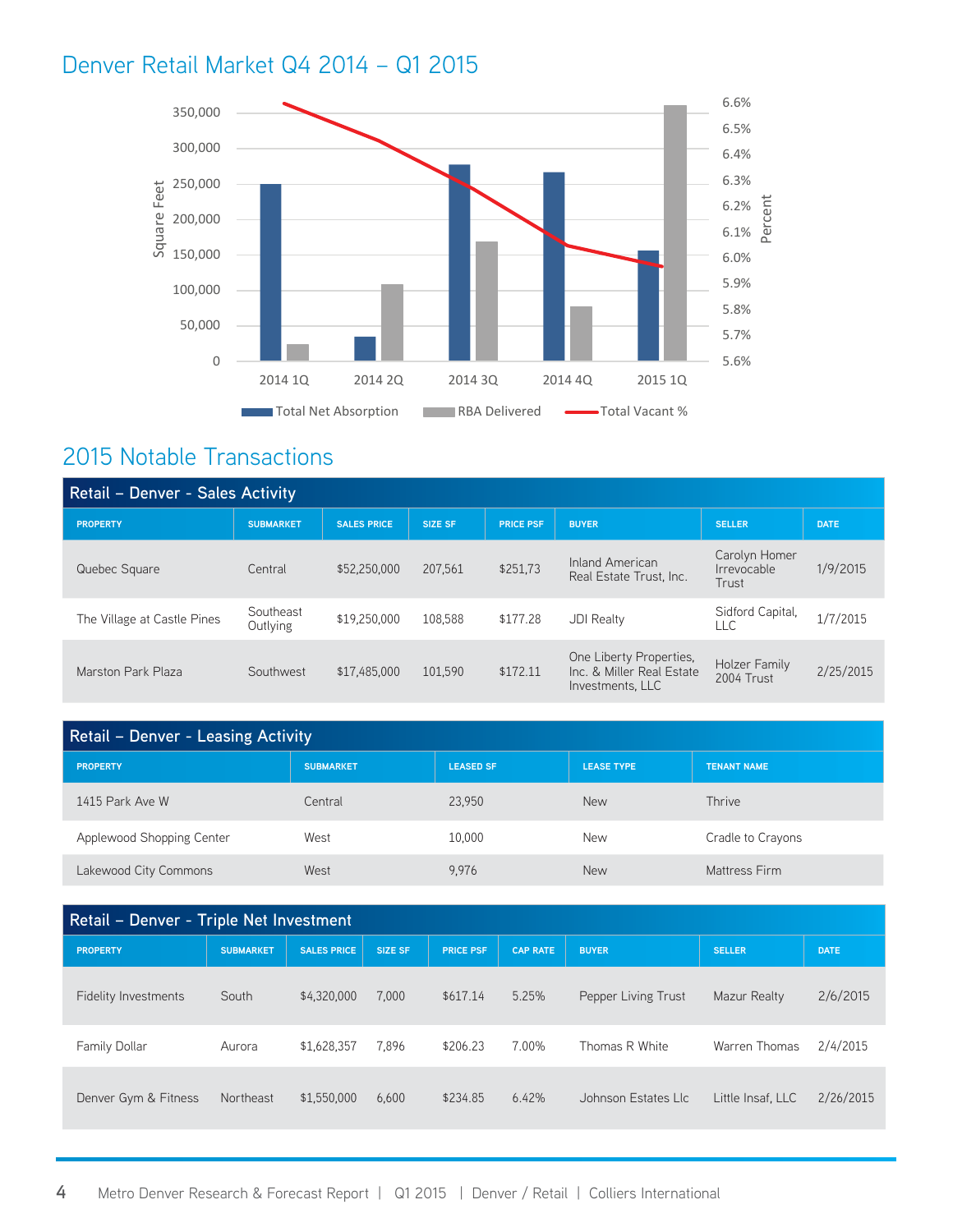# Vacancy by Submarket



2nd best place to launch a start-up *-Forbes 2014* 3rd best economy in the U.S. *-Business Insider 2015* **5th** best city of job seekers *-NerdWallet 2015* **6th** fastest growing metro area *-Forbes 2015* **9th** richest city in the U.S. *-USA Today 2015* 10th best retail market in the nation *-National Real Estate Investor 2015*

Copyright © 2015 Colliers International.

**Existenal advisors prior to acting on any of the material contained in this report. Existence of the Colliers International American Report in the Colliers International American Properties International American Proper** The information contained herein has been obtained from sources deemed reliable. While every reasonable effort has been made to ensure its accuracy, we cannot guarantee it. No responsibility is assumed for any inaccuracies. Readers are encouraged to consult their professional advisors prior to acting on any of the material contained in this report.

Colliers International | Denver 4643 South Ulster Street, Suite 1000 +1 303 745 5800 colliers.com/denver